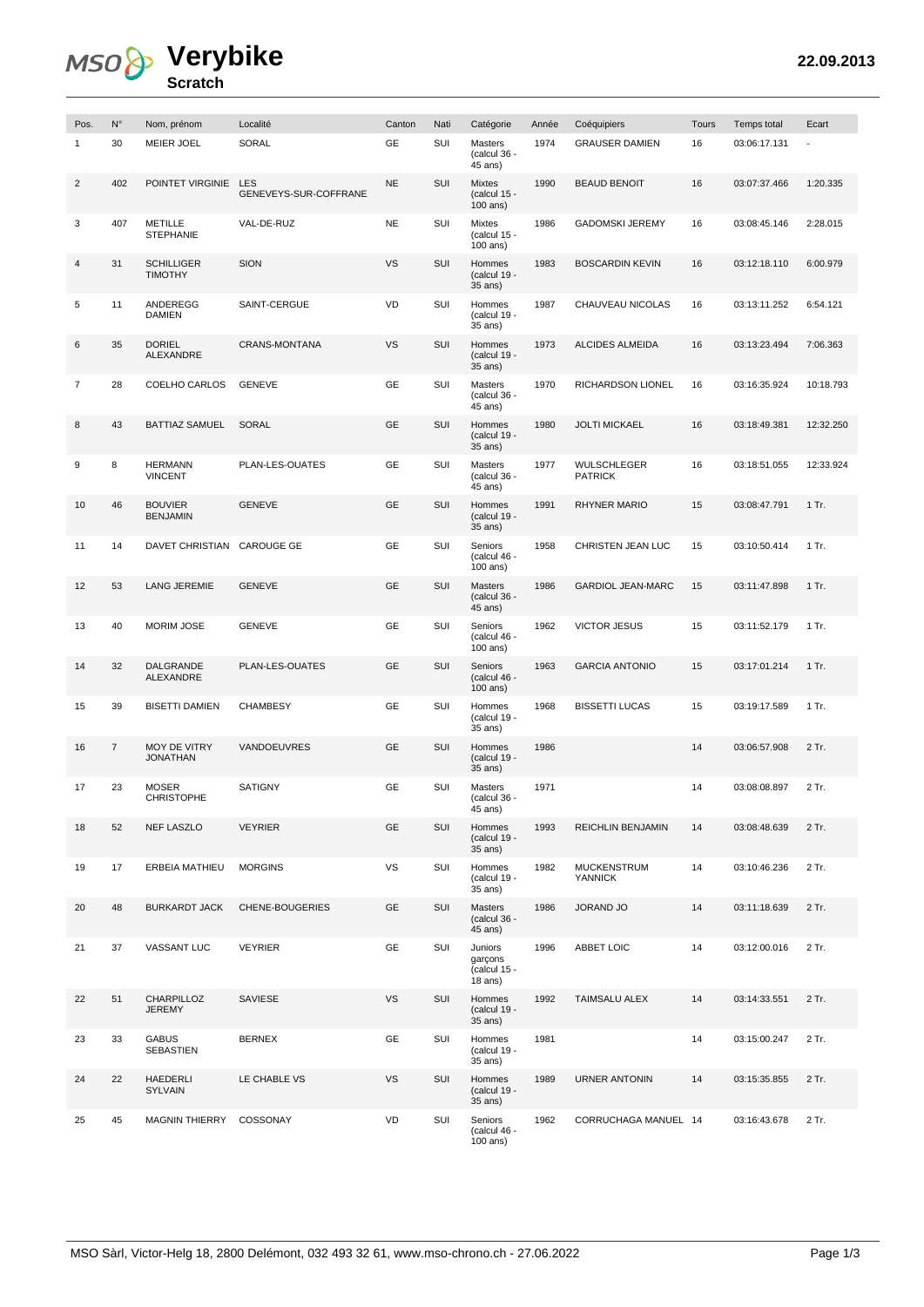## **Verybike Scratch**

| Pos. | $N^{\circ}$    | Nom, prénom                            | Localité           | Canton    | Nati       | Catégorie                                        | Année | Coéquipiers                           | Tours | Temps total  | Ecart |
|------|----------------|----------------------------------------|--------------------|-----------|------------|--------------------------------------------------|-------|---------------------------------------|-------|--------------|-------|
| 26   | 21             | PERRAULT<br><b>THIERRY</b>             | <b>SEGNY</b>       |           | <b>FRA</b> | Seniors<br>(calcul 46 -<br>100 ans)              | 1965  | <b>GROSROYAT</b><br><b>CHRISTOPHE</b> | 14    | 03:17:07.644 | 2 Tr. |
| 27   | 5              | <b>MARTIN</b><br>JEAN-MARIE            | <b>VEYRIER</b>     | GE        | SUI        | Seniors<br>(calcul 46 -<br>$100$ ans)            | 1960  | <b>BOSSON SERGE</b>                   | 14    | 03:20:26.899 | 2 Tr. |
| 28   | 403            | PONGRATZ ALAIN                         | <b>VESSY</b>       | <b>GE</b> | SUI        | <b>Mixtes</b><br>(calcul 15 -<br>100 ans)        | 1966  |                                       | 14    | 03:22:03.796 | 2 Tr. |
| 29   | 19             | <b>DELAVY FRANCIS</b>                  | <b>VESSY</b>       | <b>GE</b> | SUI        | Seniors<br>(calcul 46 -<br>100 ans)              | 1963  | <b>SCHUPBACH DANIEL</b>               | 13    | 03:07:15.526 | 3 Tr. |
| 30   | 47             | PRATI CHRISTINA                        | <b>CAROUGE GE</b>  | <b>GE</b> | SUI        | Mixtes<br>(calcul $15 -$<br>100 ans)             | 1972  | <b>PRATI SAM</b>                      | 13    | 03:07:26.134 | 3 Tr. |
| 31   | 13             | <b>MUTTER XAVIER</b>                   | <b>VEYRIER</b>     | GE        | SUI        | Masters<br>(calcul 36 -<br>45 ans)               | 1970  | <b>EISENEGGER PATRICK</b>             | - 13  | 03:07:39.637 | 3 Tr. |
| 32   | 49             | <b>LODER THIERRY</b>                   | CHENES-BOURG       | <b>GE</b> | SUI        | Hommes<br>(calcul 19 -<br>35 ans)                | 1975  | <b>MARCHAND LOIC</b>                  | 13    | 03:09:09.194 | 3 Tr. |
| 33   | 16             | <b>ERBEIA</b><br><b>SEBASTIEN</b>      | <b>MORGINS</b>     | VS        | SUI        | Hommes<br>(calcul 19 -<br>35 ans)                | 1978  | <b>JULIEN</b>                         | 13    | 03:11:29.041 | 3 Tr. |
| 34   | $\sqrt{4}$     | <b>FACCOLI</b><br><b>JEAN-FRANCOIS</b> | <b>BULLE</b>       | <b>FR</b> | SUI        | Hommes<br>(calcul 19 -<br>35 ans)                | 1983  | RAGNELLI LUCA                         | 13    | 03:11:49.325 | 3 Tr. |
| 35   | 25             | <b>ALLISSON</b><br>LAURENT             | <b>CHEVRIER</b>    | GE        | SUI        | <b>Masters</b><br>(calcul 36 -<br>45 ans)        | 1974  | RODRIGUES POLO                        | 13    | 03:13:15.305 | 3 Tr. |
| 36   | 6              | <b>VILLENEUVE</b><br><b>STEPHANE</b>   | <b>NANGY</b>       |           | <b>FRA</b> | Hommes<br>(calcul 19 -<br>35 ans)                | 1970  | VILLENEUVE MAEL                       | 13    | 03:14:55.159 | 3 Tr. |
| 37   | 29             | <b>JUNGO AIDAN</b>                     | <b>ECUBLENS VD</b> | VD        | SUI        | Hommes<br>(calcul 19 -<br>35 ans)                | 1990  | RUFFIEUX ARNAUD                       | 13    | 03:16:57.388 | 3 Tr. |
| 38   | 34             | SOTO ALEJANDRO VERSOIX                 |                    | <b>GE</b> | SUI        | Cadets<br>garçons<br>(calcul 15 -<br>$16$ ans)   | 1997  | <b>WILLIAMS TITOUAN</b>               | 13    | 03:19:03.503 | 3 Tr. |
| 39   | 12             | PHILDIUS JULIEN                        | <b>COMMUGNY</b>    | VD        | SUI        | Hommes<br>$(calcul 19 -$<br>35 ans)              | 1985  | ZWAHLEN CHRISTOPHE 13                 |       | 03:20:01.071 | 3 Tr. |
| 40   | 20             | <b>ROCHAT</b><br>ALEXANDRE             | <b>VESSY</b>       | <b>GE</b> | SUI        | Cadets<br>garçons<br>(calcul $15 -$<br>$16$ ans) | 1997  | <b>WENGER ALEXANDRE</b>               | 13    | 03:21:38.879 | 3 Tr. |
| 41   | 41             | <b>BESSON ADRIEN</b>                   | <b>VEYRIER</b>     | GE        | SUI        | <b>Masters</b><br>(calcul 36 -<br>45 ans)        | 1971  | <b>CARRERA LAURENT</b>                | 12    | 03:06:29.162 | 4 Tr. |
| 42   | 36             | VASSANT CEDRIC VEYRIER                 |                    | GE        | SUI        | Hommes<br>$(calcul 19 -$<br>35 ans)              | 1993  | <b>ABBET THOMAS</b>                   | 12    | 03:07:14.182 | 4 Tr. |
| 43   | $\mathbf{1}$   | <b>HIRSCHY</b><br><b>CHRISTOPHE</b>    | <b>SATIGNY</b>     | GE        | SUI        | Masters<br>(calcul 36 -<br>45 ans)               | 1976  | <b>HOFFMANN DIDIER</b>                | 12    | 03:07:24.872 | 4 Tr. |
| 44   | 27             | <b>FIANDER KEITH</b>                   | <b>VESSY</b>       | <b>GE</b> | SUI        | Seniors<br>(calcul 46 -<br>100 ans)              | 1962  |                                       | 12    | 03:07:46.006 | 4 Tr. |
| 45   | $\overline{c}$ | <b>NOVERRAZ</b><br><b>BASTIEN</b>      | YVERDON-LES-BAINS  | <b>VD</b> | SUI        | Hommes<br>(calcul 19 -<br>35 ans)                | 1989  |                                       | 12    | 03:09:07.188 | 4 Tr. |
| 46   | 9              | GRANGIER GILLES GRAND LANCY            |                    | GE        | SUI        | Masters<br>(calcul 36 -<br>45 ans)               | 1967  | MORAGA ALEXANDRE                      | 12    | 03:09:49.972 | 4 Tr. |
| 47   | 3              | BURNIER FLORIAN PT-LANCY               |                    | GE        | SUI        | Juniors<br>garçons<br>(calcul 15 -<br>$18$ ans)  | 1996  | DA SILVA FLAVIO                       | 12    | 03:09:52.432 | 4 Tr. |
| 48   | 44             | <b>DELPRATE</b><br>JEAN-MARC           | <b>VEYRIER</b>     | <b>GE</b> | SUI        | Masters<br>(calcul 36 -<br>45 ans)               | 1968  | <b>BETEMPS YANNICK</b>                | 12    | 03:10:19.252 | 4 Tr. |
| 49   | 54             | SCHUPBACH LOIC THONEX                  |                    | GE        | SUI        | Hommes<br>(calcul 19 -<br>35 ans)                | 1997  | MOHAMED OUALI                         | 12    | 03:15:09.759 | 4 Tr. |
| 50   | 408            | <b>JACQUEMET</b><br><b>CHRISTOPHE</b>  | <b>ORNEX</b>       |           | <b>FRA</b> | Mixtes<br>(calcul 15 -<br>100 ans)               | 1961  | PERRAULT MARYLENE                     | 12    | 03:16:28.687 | 4 Tr. |